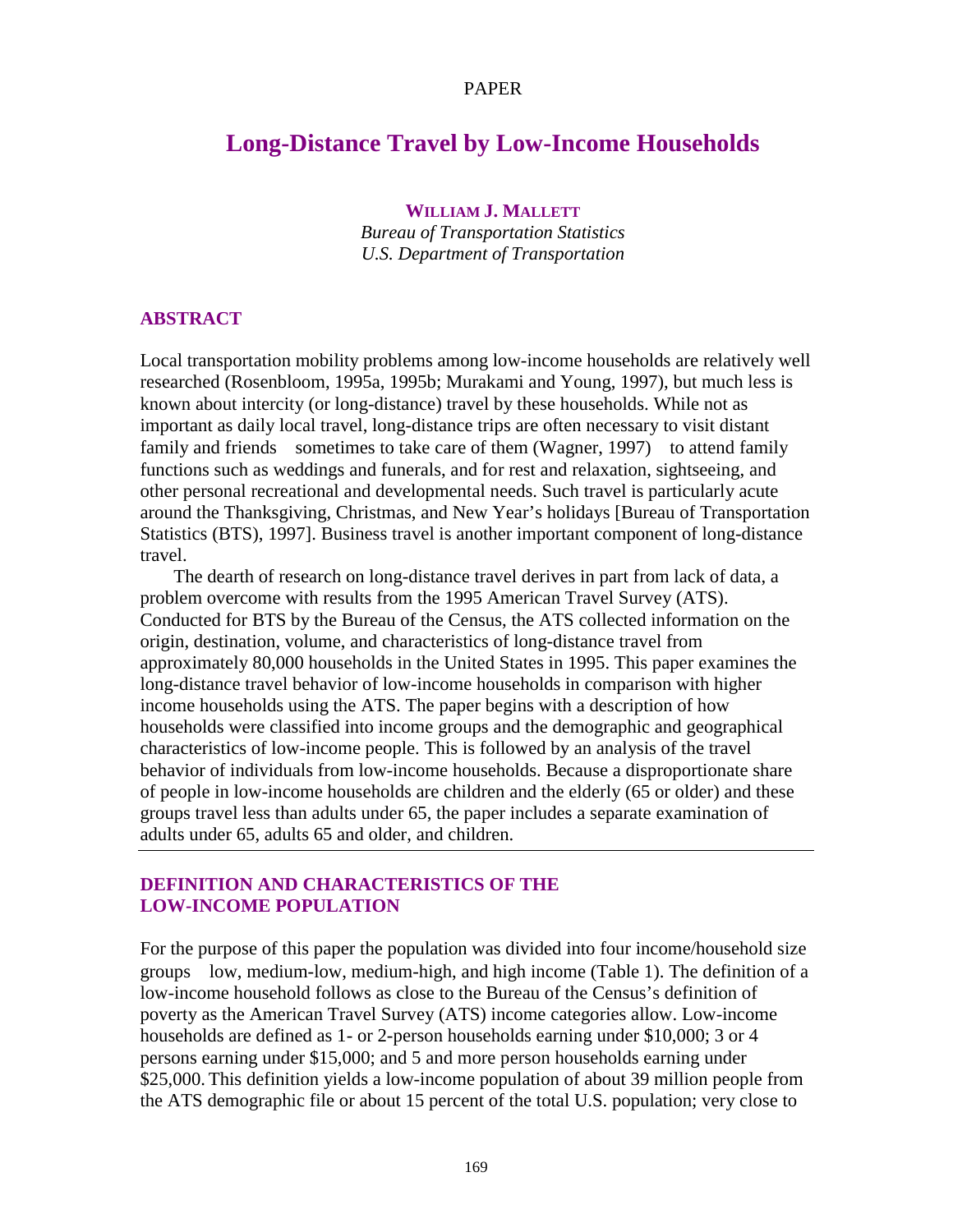the Bureau of the Census's 1995 poverty population estimate of 36 million people or 14 percent of the population (Bureau of the Census, 1998, p. 477). The remaining 85 percent of the ATS population were divided into 22 percent medium-low-income households, 40 percent medium-high income, and 23 percent high-income households.

Of the 39 million people in low-income households, 37 percent were under 18 (a rate of 20 percent of all children), and another 16 percent were 65 or older (also a rate of 20 percent). The remaining 47 percent of the low-income population were between 18 and 64 (a rate of 11 percent). Females were somewhat more likely to be poorer than males, making up 57 percent of the low-income population.

About one-third of non-Hispanic African Americans were in low-income households, the highest rate of any racial or ethnic group, followed by Hispanics (30 percent), non-Hispanic American Indians, Eskimos, and Aleuts (23 percent), non-Hispanic Asian and Pacific Islanders (13 percent), and non-Hispanic Whites (9 percent). Nevertheless, 45 percent of the low-income population were non-Hispanic White, followed by 28 percent non-Hispanic African American, 22 percent Hispanic, and only 3 percent non-Hispanic Asian and Pacific Islander, and 1 percent American Indian.

By household type, single female-headed households with children under 18 were the most likely to be classified as low income with 40 percent. By contrast, only 12 percent of married couple households with children under 18 were low income. Female and male householders in non-family households also had high rates of low income at 37 and 32 percent respectively. However, married couples with children made up 32 percent of the poor population in 1995, more than the 24 percent of female householders with children. Female householders in non-family households made up another 15 percent of the poverty population.

The South had the highest low-income rate in 1995 at 18 percent followed by the West (15 percent), Midwest (12 percent), and Northeast (11 percent). Consequently, 44 percent of the low-income population resided in the South, followed by 22 percent in the West, 19 percent in the Midwest, and 14 percent in the Northeast. The low-income rate in large metropolitan areas (with a population of 250,000 or more) was only 13 percent compared with 19 percent in small metro/non-metro areas. Nevertheless, nearly 60 percent of the low-income population lived in large metro areas in 1995.

## **LONG-DISTANCE MOBILITY OF THE LOW INCOME**

People in low-income households made less than half the annual number of long-distance trips per person than the population as a whole (a trip is defined as a roundtrip to a destination at least 100 miles or more from home). On average, low-income people made 1.6 long-distance person trips in 1995 compared with 3.9 trips for the entire population. The non-low-income population as a whole made 4.4 trips annually, with persons in households with medium-low income making 2.6 trips a year, medium-high income 4.2 trips, and high income 6.3 trips.

A large part of the difference between the income groups results from the much higher proportion of non-travelers among the poor (Figure 1). About two-thirds of low-income people did not travel long distance in 1995, compared with about half of medium-low, a third of medium-high, and only a fifth of high-income residents. The difference in per capita trips among travelers of different income groups is therefore much lower than among all people in each income group. The average number of trips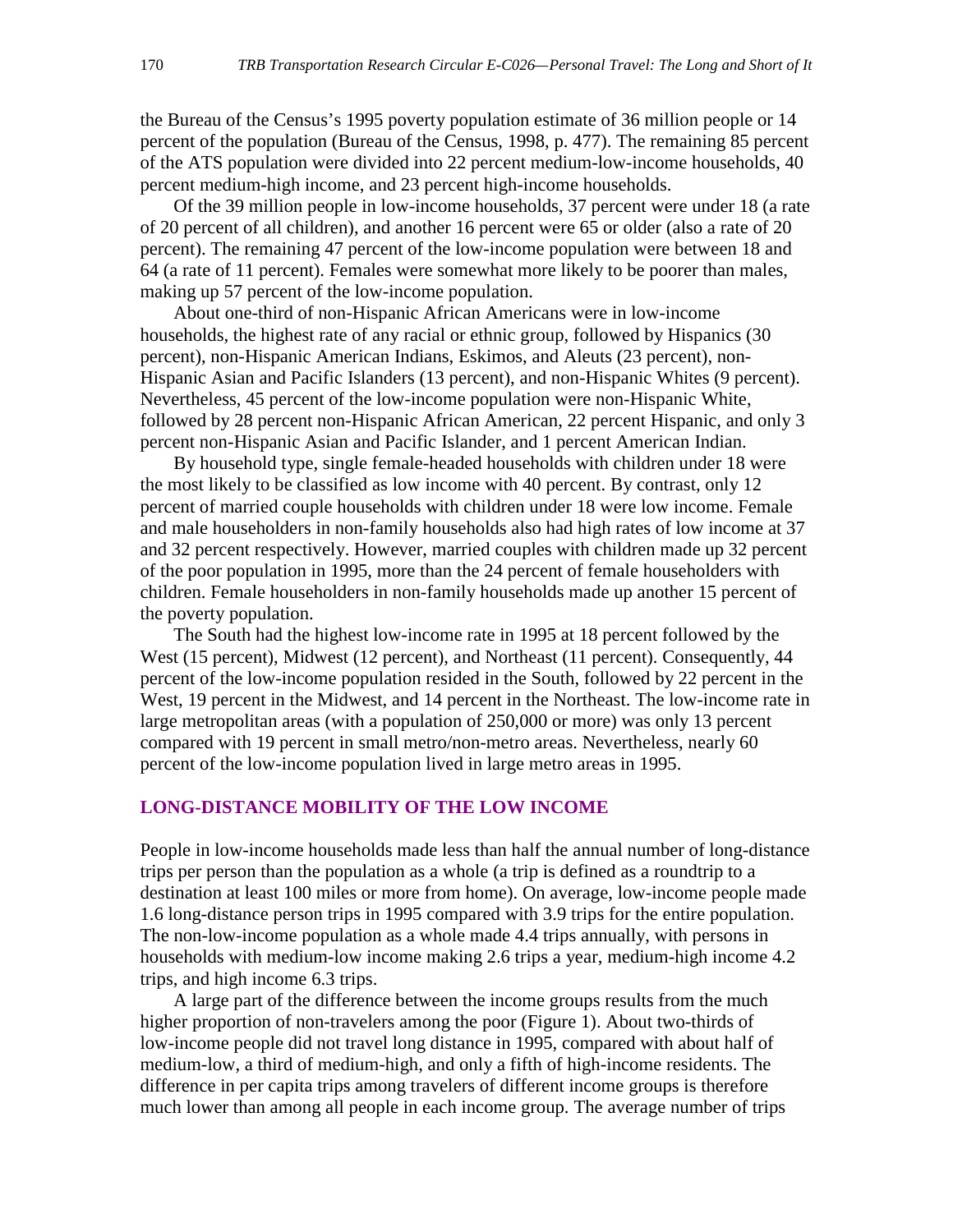per traveler in low-income households was 4.6 compared with 5.0 by medium-low, 6.2 by medium-high, and 7.9 by high-income residents.

In terms of rates of non-travelers among low-income households, northeastern African Americans living in large metropolitan areas appear to be the most immobile, especially parents and children living in single-parent family households. Interestingly, single-parent families with children headed by males are less likely to travel long distance than those headed by a single female. Almost 80 percent of non-Hispanic African Americans in low-income households did not make a single long-distance trip in 1995 compared with 69 percent of Asians, 65 percent of Hispanics, and 57 percent of non-Hispanic Whites. Similarly, almost 80 percent of low-income single-parent families headed by a male did not travel compared with 74 percent of ones headed by a female, 61 percent of married couple households, and 58 percent of non-family households. People in low-income households in the Northeast had the highest proportion of non-travelers (70 percent) compared with 66 percent in the South, 63 percent in the West, and 62 percent in the Midwest. About 70 percent of children in low-income households made no long-distance trip in 1995, compared with 66 percent of those 65 and older, and 56 percent of those 18 to 24 (the lowest of any age group). There was no difference in the rate of non-travelers among males and females.

About 30 percent of the low-income population live in a household without a vehicle, and, as with local travel, vehicle availability appears to be an important determinant of long-distance travel. The trip rate per person of low-income households without a vehicle was about a third that of people in low-income households with one vehicle, and about a quarter that of people in such households with two or more vehicles. All households without a vehicle traveled less than households in the same income group with one or more vehicles. However, being vehicleless appears to have more of an effect on the long-distance mobility of low-income households than vehicleless households in other income groups. For instance, vehicleless households in both medium income groups made about three-fourths the number of trips as households with one vehicle and about two-thirds the number of people in households with two or more vehicles.

#### **LOW-INCOME ADULTS UNDER 65**

The wide disparity between low- and high-income households cannot be explained by the relatively large number of children and elderly in the low-income category. Excluding children and the elderly lowers only slightly the disparity between income groups in terms of per capita trip making. For instance, the difference between low- and medium-low-income persons drops from 40 percent fewer trips including people of all ages to 33 percent fewer when children and the elderly are excluded. Low-income adults 18 to 64 made 2.1 person trips annually compared with 3.1 for medium-low-income people in that age category.

Among low-income adults the highest mobility is found among 18 to 24 year olds followed by 25 to 34 year olds, an age profile very different from that of high-income individuals for who travel peaks between the ages of 45 and 54 (Figure 2). Excluding students 18 or older, moreover, does not change this finding. Indeed, excluding students 18 or older raises the peak for those aged 18 to 24. Consequently, the smallest difference between income groups is with 18- to 24-year-olds, and the greatest difference is with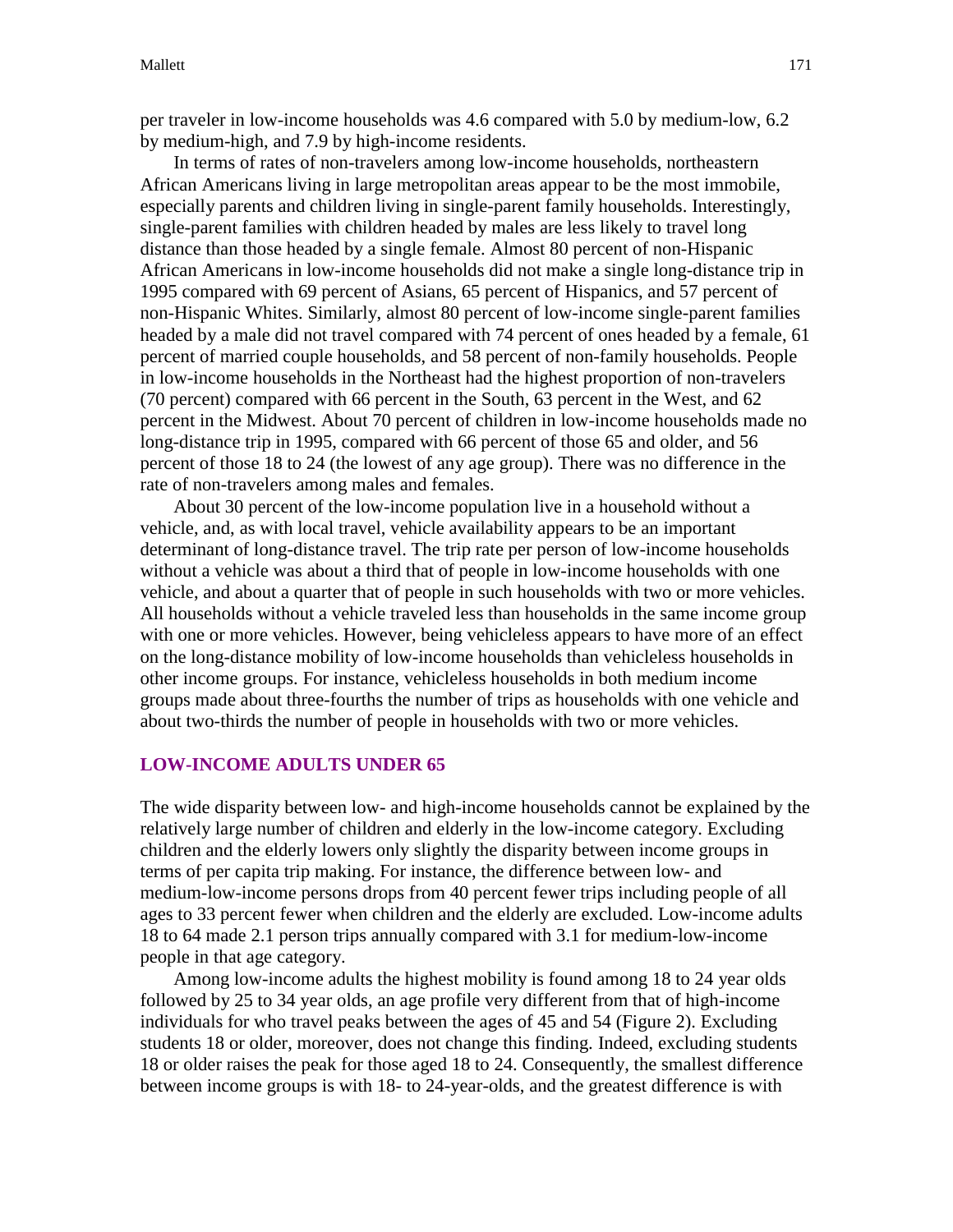45- to 54-year-olds. As with the population as a whole, low-income adults under 65 without a vehicle in the household made the fewest trips, 0.9 per person annually.

#### **Purpose**

All trip purposes increase with income group, but business and leisure trips are much more sensitive to income than those to visit friends and relatives (VFR) or personal business (Figure 3). People in high-income households made about twice the number of VFR and personal business trips per person than people in low-income groups, but 6 times the number of business and leisure trips. The differences between the two medium-income groups and the low-income group were most pronounced with leisure travel and least pronounced with personal business. About 80 percent of the difference between the low- and medium-low-income groups were evenly split between VFR and leisure trips. Most of the rest of the difference was accounted for by business travel. There was little difference with personal business. As we move into medium-high and high-income categories the difference declines with VFR, but continues with leisure. Business travel increases as income increases, but the biggest per capita increase is between high and medium-high, despite a relatively large jump between the two medium-income groups.

Consequently, when traveling long distance low-income adults under 65 more often travel intercity to visit friends and relatives and for personal business than other income groups. About 40 percent of their trips were for visiting friends and relatives and 21 percent for personal business with only 20 percent for business and 20 percent for leisure. People in high-income households made only 25 percent of VFRs and 11 percent for personal business, with much larger shares for business (32 percent) and leisure (31 percent). People in medium-low-income households made about the same share of business trips and VFR as low income, but a larger share for leisure and a correspondingly lower share of personal business.

#### **Mode**

Although personal-use vehicles (PUV) are the dominant long-distance transportation mode for all income groups, low-income adults were more car-dependent than other income groups. People in low-income households made 87 percent of their trips by PUV, compared with about 84 percent by medium-low and medium-high, and only 69 percent by high-income persons. Low-income adults under 65 made 1.8 vehicle trips compared with 2.6 for medium-low, 4.0 for medium-high, and 5.1 for high-income individuals. Low-income adults under 65 made only 0.2 trips annually by airplane (9 percent of all trips), compared with 2.1 trips by high-income people (30 percent of trips). People in medium-low-income households made twice the number of air trips per person than low-income individuals (0.4 trips) and medium-high income more than 3 times (0.7 trips), 13 and 15 percent of all trips, respectively.

Including just land modes (that is excluding air and water transportation), however, reveals that low-income individuals are slightly more dependent on modes other than PUV compared with other income groups. Low-income people made 95 percent of their land-based trips by PUV and 5 percent by bus and train, whereas high-income individuals made 98 percent by PUV and 2 percent by bus and train. Bus and train usage is low for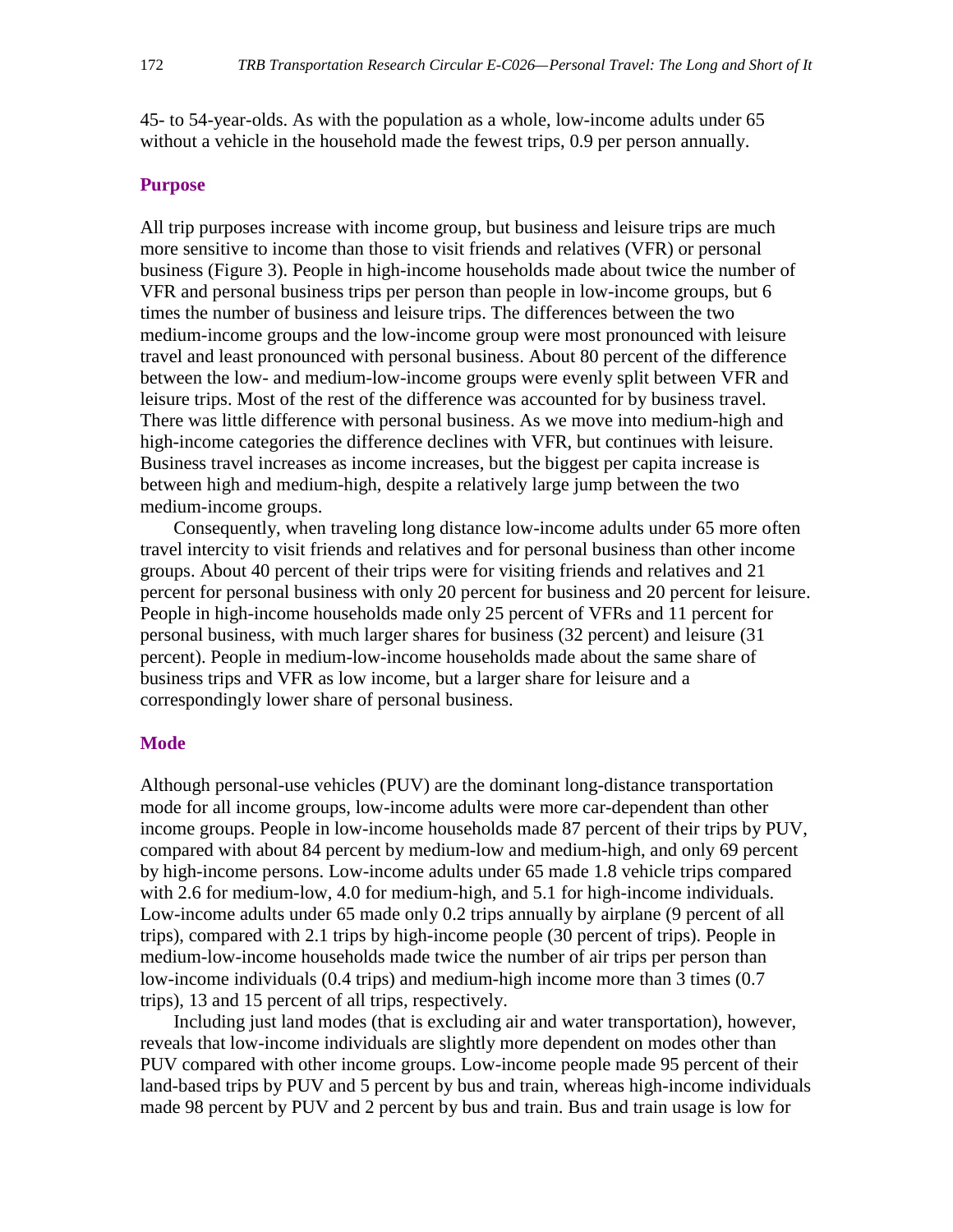all groups but the lower income groups (both low and medium-low income) are relatively more dependent on intercity buses than other groups. These two income groups made two to three times the number of intercity bus trips as medium-high and high-income groups (Figure 4). Charter or tour buses were used to the same extent by all income groups (as measured by per capita trips), a level above the usage of intercity buses. Low-income individuals, in fact, made twice the number of charter or tour bus trips as intercity bus trips. Trains appear to be more the domain of those with high income, with a much lower usage and little difference among the rest of the population.

## **Travel Distance and Travel Stay**

As well as traveling less often, low-income individuals also travel shorter distances than people in higher income groups. The average (mean) trip roundtrip distance among lowincome adults under 65 was 650 mi compared with 990 mi by high-income people. Most of this is related to the fact that the low-income individuals travel much less often by air because the average long-distance trip (excluding air) by all income groups is about the same (approximately 550 mi). Because they travel less often and less by air low-income individuals travel less miles overall than other groups: low-income people traveled about 1,350 mi in 1995 compared with 2,300 mi by medium-low, 3,650 mi by medium-high, and 7,250 mi by those with high incomes.

Low-income individuals stay longer than other groups when they travel long distance, however. Low-income people averaged 5.2 nights per trip compared with 3.9 night for high-income persons. Longer stays are associated to some extent with the fact that low-income individuals travel more often to visit friends and relatives. Trips tend to be longer in duration; business trips tend to be short. However, the low income stay longer with friends and relatives and in hotels, motels or resorts. For the latter low-income travelers stayed an average of 3.4 nights compared with 3.1 by medium-low and medium-high-income travelers, and 3.2 nights by high-income travelers.

### **LOW-INCOME ELDERLY**

For the population as a whole, long-distance travel begins to decline in people's mid- to late-50s, and the elderly (defined here as people 65 and over) have the lowest long-distance mobility except for children. The low-income elderly, in particular, travel long distance very little but the differences between income groups do not appear to be greater than for adults under 65. Indeed, the absolute differences in per capita trip making between income groups decline with age over 65, presumably as physical and mental frailty begin to outweigh income effects (Figure 5). The low-income elderly averaged 1.4 long-distance trips, compared with 2.5 trips by medium-low, 4.0 by medium-high, and 4.5 by the high-income elderly. The difference between those 65 and over and those aged 18 to 64 population among the low-income population was 35 percent, a difference higher than among the medium-income groups but lower than the high-income group. Although high-income groups often stop traveling on business when they retire, excluding business trips does not alter this pattern.

The low-income elderly have the second lowest rate of long-distance trips after low-income children. However, the number of trips made per capita drops from 1.8 for people aged between 65 and 74 to 1.2 for those between 75 and 84, and only 0.5 trips per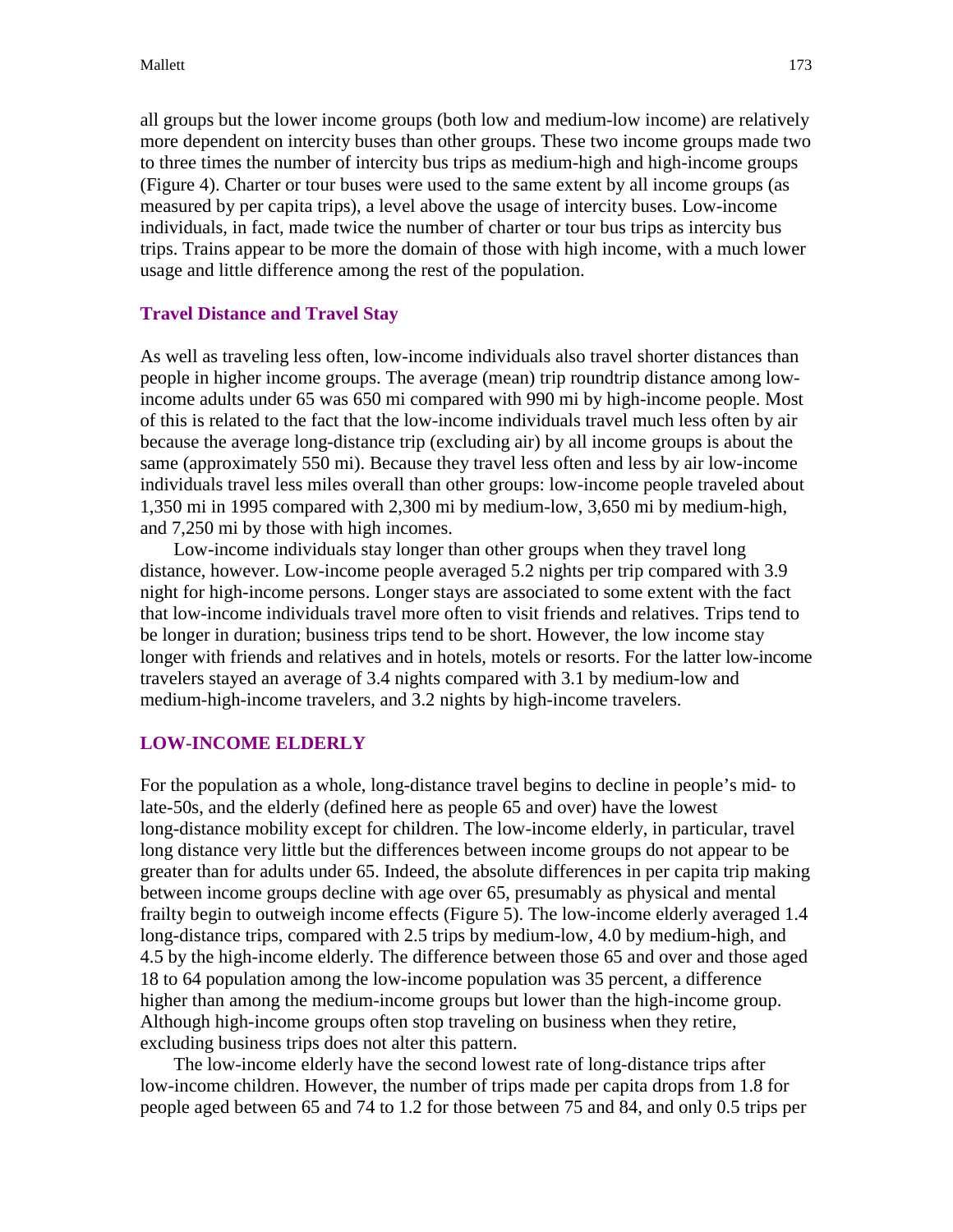capita for those 85 and older, a pattern of decline that is even stronger for higher income groups. Nevertheless, high-income adults 85 and older still made nearly two trips a year on average in 1995 (Figure 5).

Low-income individuals 65 and over generally relied less on PUVs as a proportion of all trips and more on airplane, bus, and train. Even though the number of trips was less for this age group, the share of bus trips increased, from 3.4 percent for adults under 65 to 10.7 percent for adults 65 and older. Both intercity bus and charter and tour bus usage is higher but the latter increases by the most to nearly 8 percent of all trips.

#### **LOW-INCOME CHILDREN**

Low-income children traveled the least of any group, except the very old (85 and older), averaging just over 1 trip per year each. Children from high-income households by contrast made 3.7 trips on average, with medium-high-income children completing 2.6 trips and medium-low-income children completing 1.8 trips a year. Low-income children made virtually all of their trips by PUV (92 percent), with fewer school bus trips as children from other income groups. Most travel by low-income children was to visit friends and relatives and personal business, with very little travel for leisure. On average low-income children made only 0.2 trips a year for leisure, or 1 trip every 5 years.

#### **CONCLUSION**

This research shows that the ability of people in low-income households to travel long distance is quite limited. Perhaps most startling is the finding that about two-thirds of people in low-income households did not make a single long-distance trip in 1995, a proportion that rises to 4 out of 5 from some sub-groups of the low-income population such as non-Hispanic African Americans. As with local travel, one of the most important limiting factors is the availability of a vehicle, especially as air travel appears beyond the means of most poor families. People in low-income households without a vehicle made one-third the number of trips made by such households with a vehicle. Although bus and train travel is most important for low-income individuals, these modes are still rarely used to travel long distance. Indeed, air travel accounts for about twice the share of trips of bus and train combined for such households (9 percent air and 4 percent bus and train).

As we might expect, when low-income individuals travel they do it to visit friends and relatives and on personal business. They much more rarely travel for leisure or on business. Of course, low-income individuals are unlikely to have jobs that require business travel, and the low level of leisure travel is more likely due to the expense of accommodations and restaurant food as it is the cost of transportation. However, low-income people travel half as often to visit friends and relatives (and for personal business) suggesting that they encounter significant impediments, such as cost and inconvenience, in accessing transportation.

#### **REFERENCES**

Murakami, E., and J. Young. Daily Travel by Persons with Low Income. Presented at the National Personal Transportation Survey Symposium, Bethesda, Md., Oct. 29–31, 1999.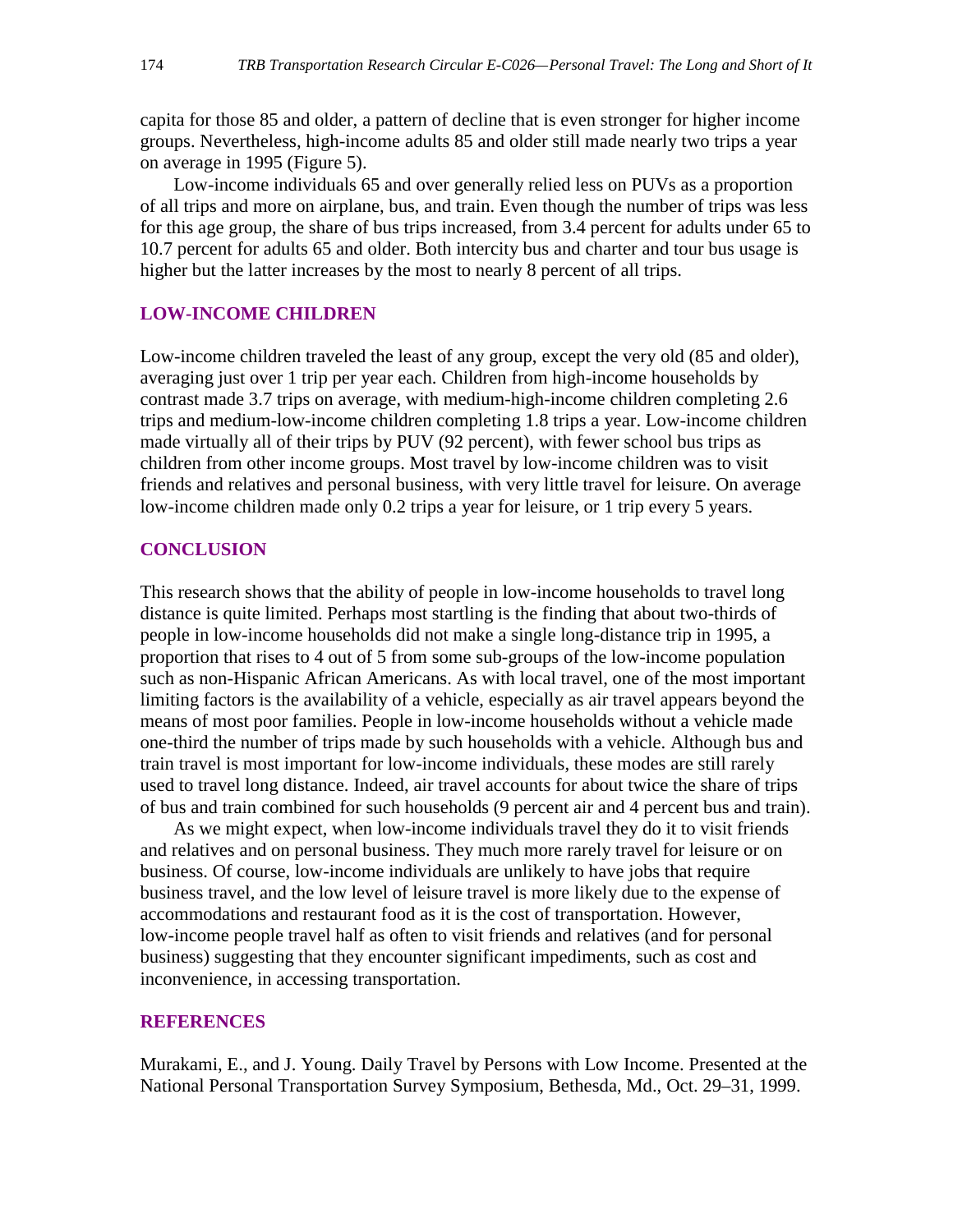Rosenbloom, S. Travel by Women. *1990 Nationwide Personal Transportation Survey, Demographic Special Reports,* FHWA, USDOT, 1995a.

Rosenbloom, S. Travel by the Elderly. *1990 Nationwide Personal Transportation Survey, Demographic Special Reports*. FHWA, USDOT, 1995b.

*Statistical Abstract of the United States: 1998*. Bureau of the Census, U.S. Department of Commerce, 1998.

*Home for the Holidays*. Bureau of Transportation Statistics, USDOT, 1997

*Transportation Statistics Annual Report, 1998*. BTS, USDOT, 1998.

Wagner, D.L. *Caring Across the Miles: Findings of a Survey of Long Distance Caregivers*, National Council on the Aging, Washington, D.C., 1997.

**TABLE 1 Classification of Households by Household Income and Size, 1995.**

| Number of      | <b>Household Income</b> |                   |                 |             |
|----------------|-------------------------|-------------------|-----------------|-------------|
| <b>Persons</b> | Low                     | <b>Medium-Low</b> | Medium-High     | High        |
| 1 to 2         | Under \$10,000          | $$10,000-24,999$  | \$25,000-49,999 | $$50,000 +$ |
| 3 to 4         | Under \$15,000          | $$15,000-29,999$  | \$30,000-59,999 | $$60,000+$  |
| $5+$           | Under \$25,000          | $$25,000-39,999$  | \$40,000-74,999 | $$75,000+$  |



**FIGURE 1 Trip distribution by income group, 1995 (percent).**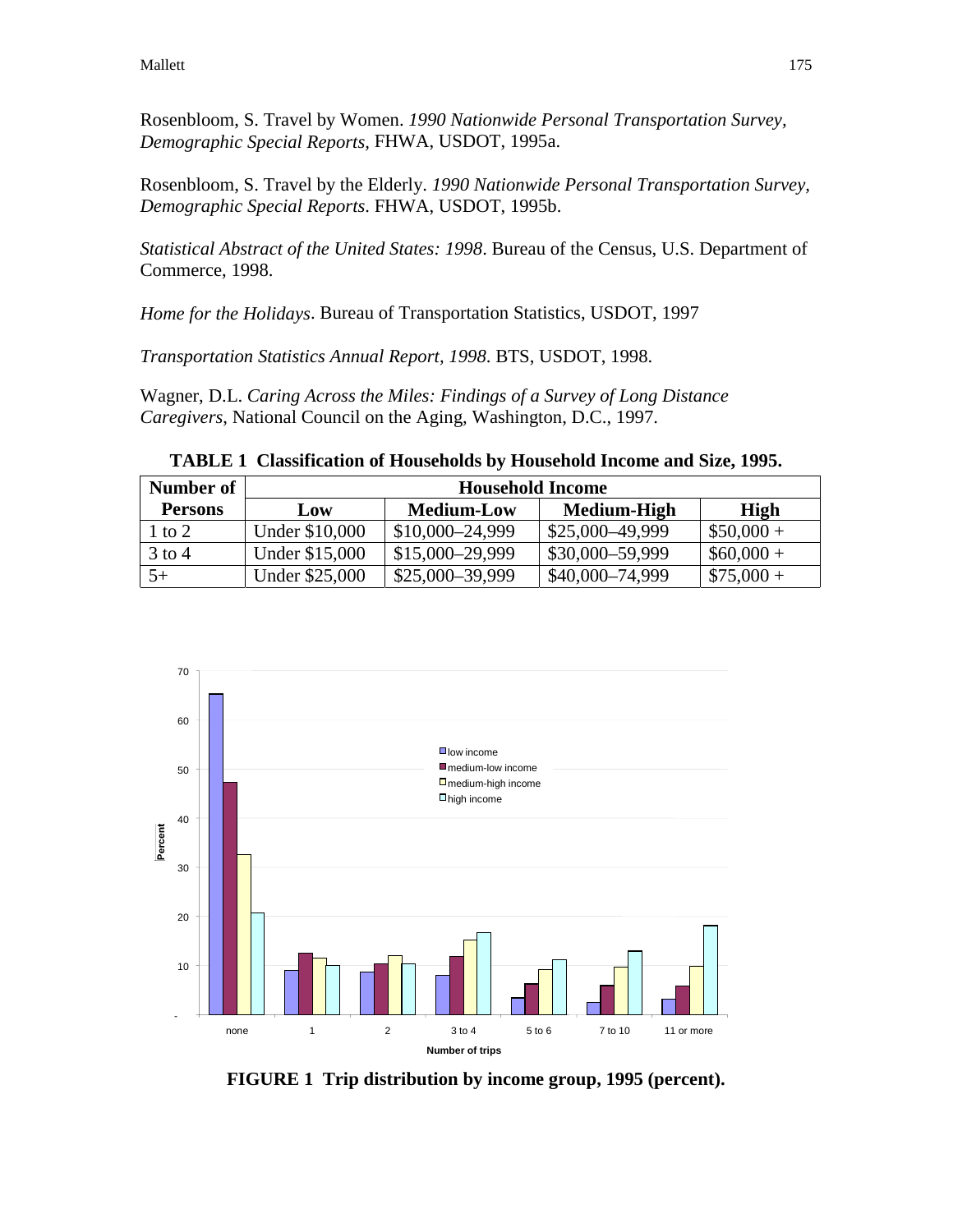

**FIGURE 2 Per capita trip making by income and age, 1995.**



**FIGURE 3 Per capita trips by adults under 65 by income and purpose, 1995.**